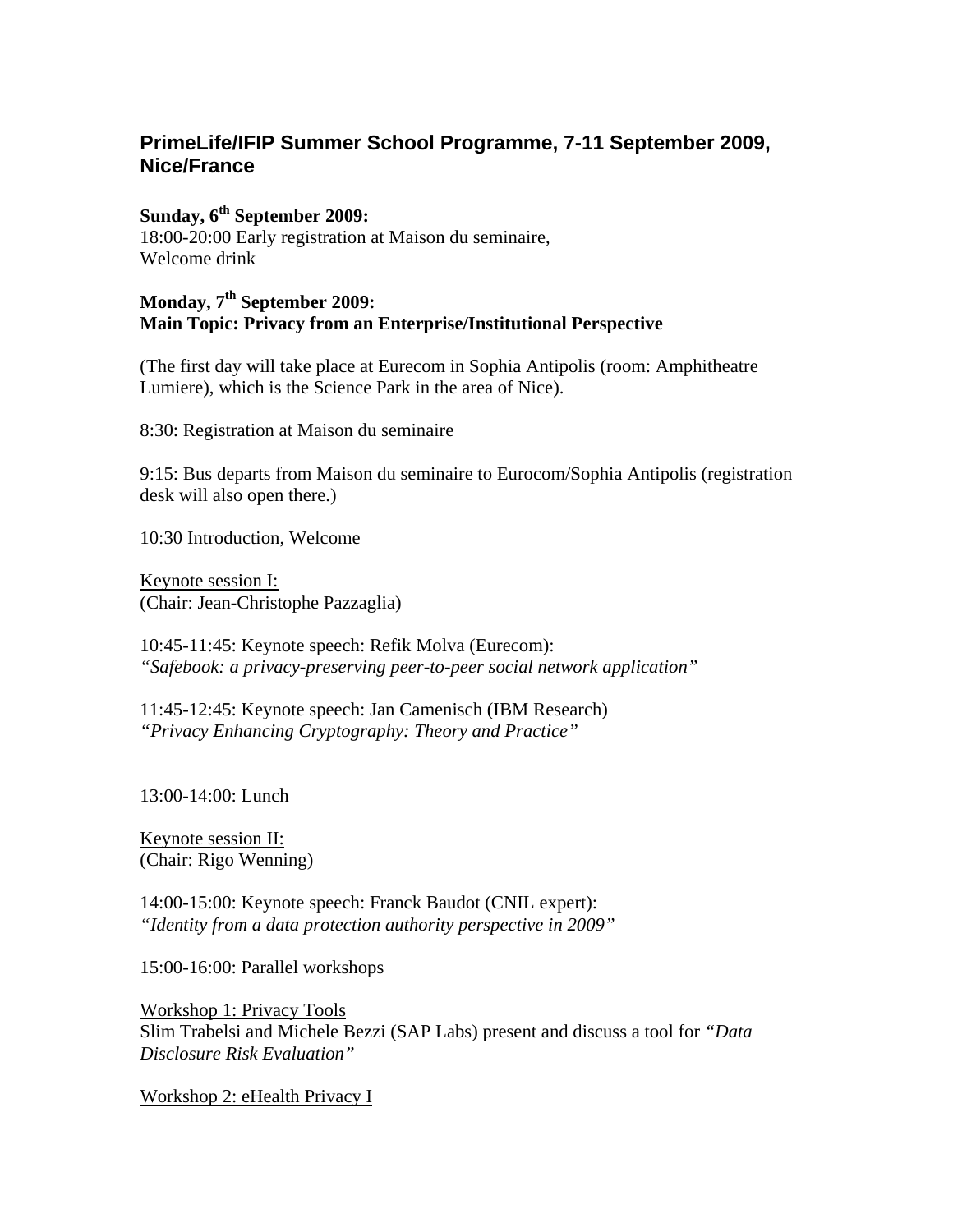by Diane Whitehouse (The Castlegate Consultancy)

16:00-16:30: Coffee

16:30-17:45: Panel Session: Privacy from an Enterprise/Institutional Perspective Chair: Michele Bezzi

*"Privacy risks and actors"* Panel participants: Jan Camenisch, Marc Darcier, Franck Baudot, Caspar Bowden, Diane Whitehouse, Wainer Lusoli

17:45: Summing up the day

18:00 Cocktails, snacks

Bus to Nice/Maison du seminaire departs at 19:15

### **Tuesday, 8th September 2009: Main Topic: Lifelong Privacy**

Keynote session III: (Room MATISSE, Chair: Marit Hansen)

9:00-10:00: Keynote speech: Sabrina De Capitani di Vimercati (University of Milano): *"Privacy of Data"* 

10:00-10:30: Coffee

10:30-11:30: Keynote speech: Andreas Pfitzmann (TU Dresden): *"Lifelong Privacy"* 

11:45-13:00: Lunch

13:00-15:30: Parallel workshops

Workshop 3: Privacy and Trust Technologies (Room CHAGALL; Chair: Lothar Fritsch)

Stefanie Pötzsch and Katrin Borcea-Pfitzmann, *"Privacy-Respecting Access Control in Collaborative Workspaces"* 

Were Oyomno, "*Personal Information, Context and Privacy in Context-Aware Services*"

Tom Kirkham, "*Securing personal data in an automated placement matching community"*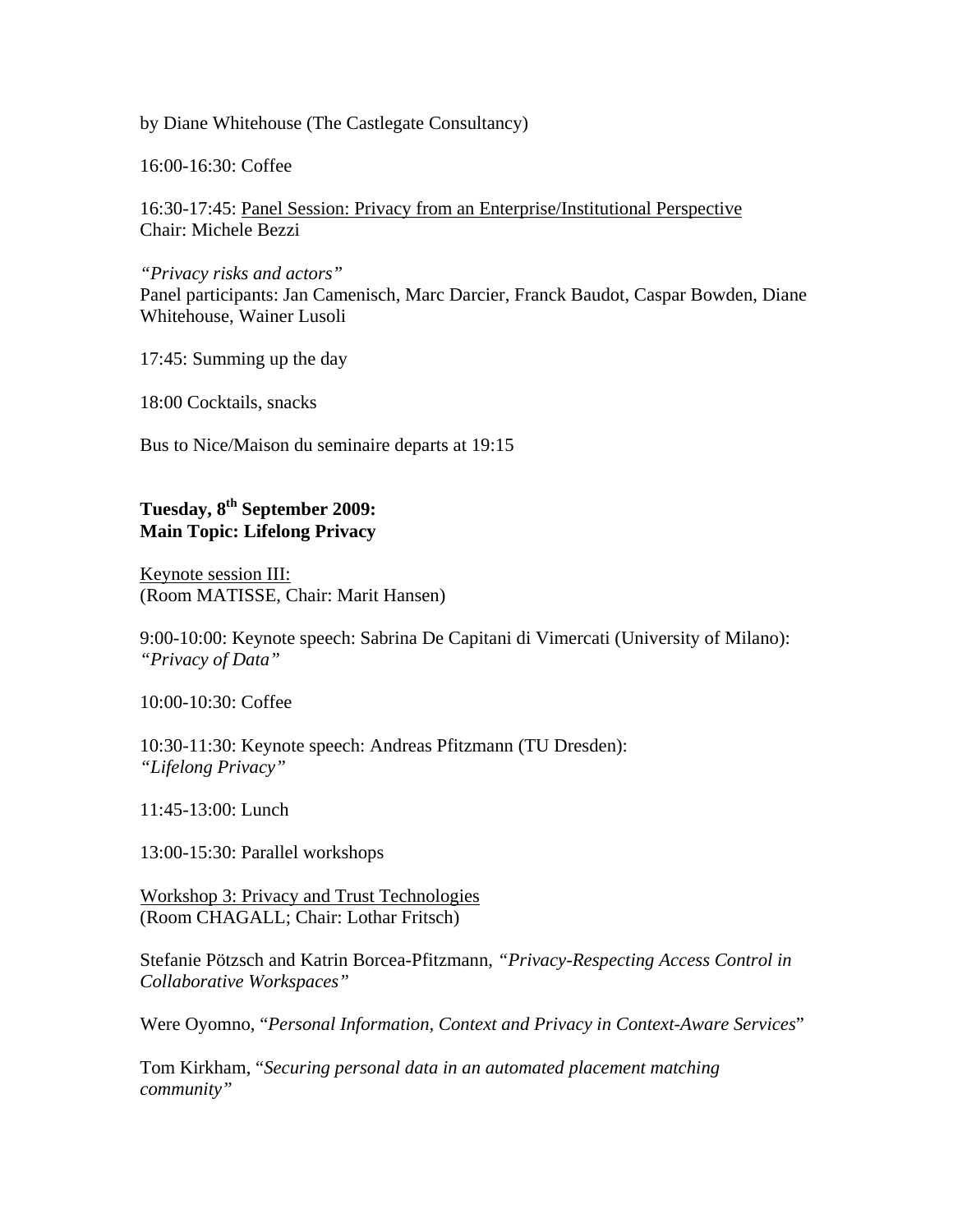Workshop 4: eHealth Privacy II (Room BONNARD-CEZANNE, Chair: Diane Whitehouse)

Syed Naqvi, Gautier Dallons and Christophe Ponsard, *"Assuring Privacy of Medical Records in an Open Collaborative Environment - A Case Study of Wallonia region's eHealth Platform"* 

Diego Garcia, M. Beatriz F. Toledo, Miriam A. M. Capretz, Paul Grace and Gordon S. Blair, *"A Configurable Approach to Privacy Ontology and its Application to Mobile e-Health Services"*

Fabio Massacci, Ayda Saidane and Viet Hung Nguyen, *"No Purpose, No Data: Goaloriented Access Control for Ambient Assisted Living"*

15:30-16:00 Coffee

16:00-17:40: Parallel workshops

Workshop 5: eGovernment Privacy and Identity Management (Room CHAGALL, Chair: Charles Raab)

José Formaz and Olivier Glassey, *"Follow the PIG: or how to analyse the governance of population registers"* 

Pravir Chawdhry and Ioannis Vakalis, *"Use of ePassport for Identity Management in Network-Centric Citizen Life Processes"*

Workshop 6: Privacy-Respecting Biometrics (Room, BONNARD-CEZANNE, Chair: Ronald Leenes)

Nicolas Delvaux, *"TURBINE fingerprint biometric for trusted and revocable identity: technical challenges"*

Els Kindt, *"Privacy by design ? The case of biometrics"*

Workshop 7: Lifelong Privacy (Room MATISSE, Chair: Andreas Pfitzmann)

Marit Hansen, Maren Raguse, Katalin Storf and Harald Zwingelberg, "Privacy from Womb to Tomb"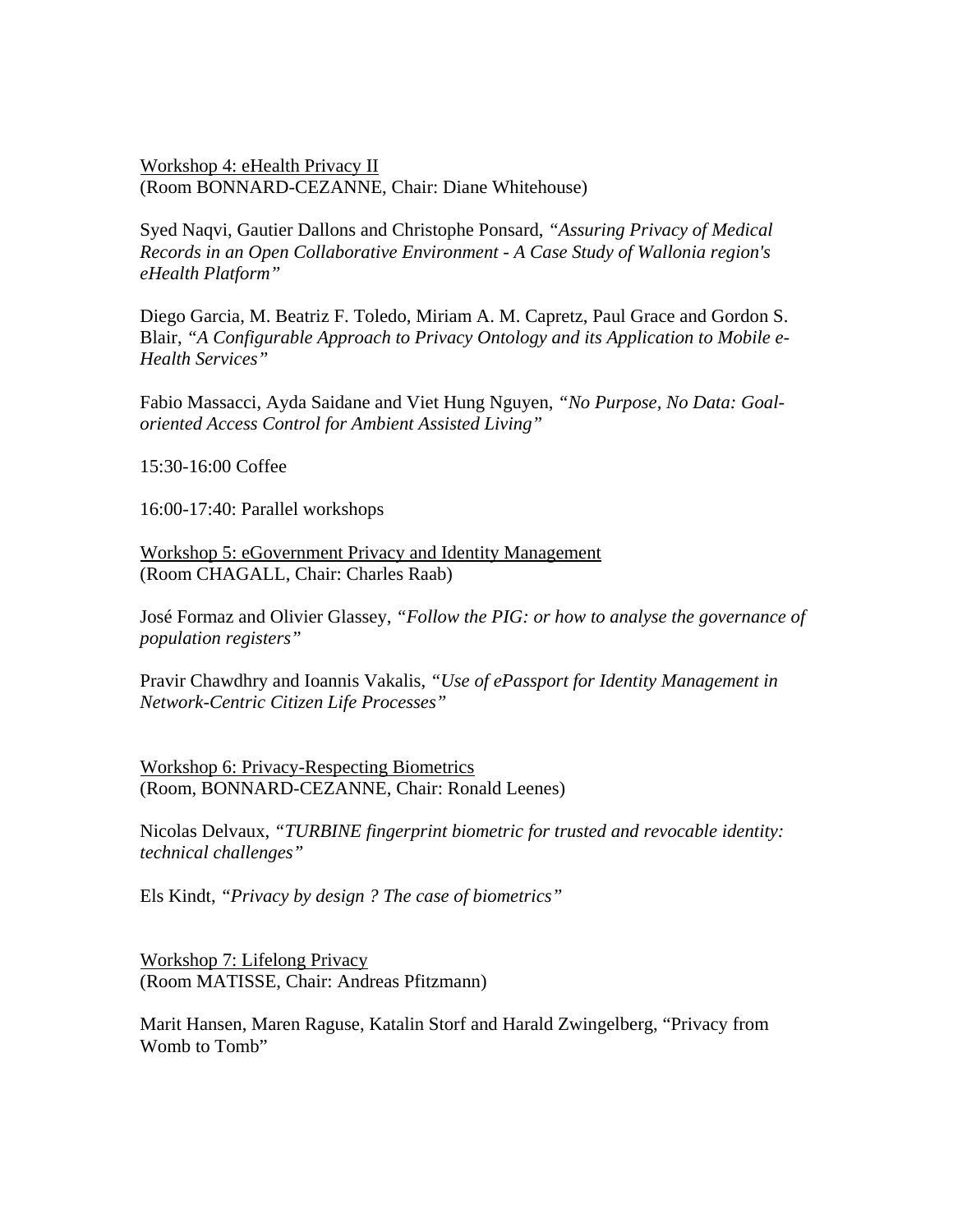Isabelle Oomen, "Out of Sight, Out of Mind? The influence of social network sites on personal networks"

17:40-18:00: Summing up the day (room MATISSE)

## **Wednesday, 9th September 2009: Main topic: Privacy & Web 2.0**

Keynote Session IV: (Room MATISSE, Chair: Simone Fischer-Hübner)

9:00-10:00: Keynote speech: Ronald Leenes (Tilburg University): *"Where the rubber meets the road: Privacy and Sociability in social network sites"* 

10:00-11:00: Keynote speech: Eleni Kosta (KU Leuven): *"The Freddi Staurs of Social Networking – A legal approach"* 

11:00-11:30: Coffee

Keynote Session V: (Room MATISSE, Chair: Ronald Leenes)

11:30-12:30: Keynote speech: Caspar Bowden (Microsoft EMEA): *"Improving the implementation of the right of data subject access"* 

12:30-13:30: Lunch

13:30-16:00: Parallel workshops

Workshop 8: Transparency (Room CHAGALL, Chair: Caspar Bowden)

André Deuker, *"Addressing the Privacy Paradox by Expanded Privacy Awareness – The Example of Context-Aware Services"* 

Hans Hedbom, Tobias Pulls, Peter Hjärtquist and Andreas Lavén, *"Adding Secure Transparency Logging to the Prime Core"*

Stefan Köpsell and Petr Svenda*, "Secure logging of retained data"* 

Workshop 9: Social Networks & Privacy (Room BONNARD-CEZANNE, Chair: Rigo Wenning)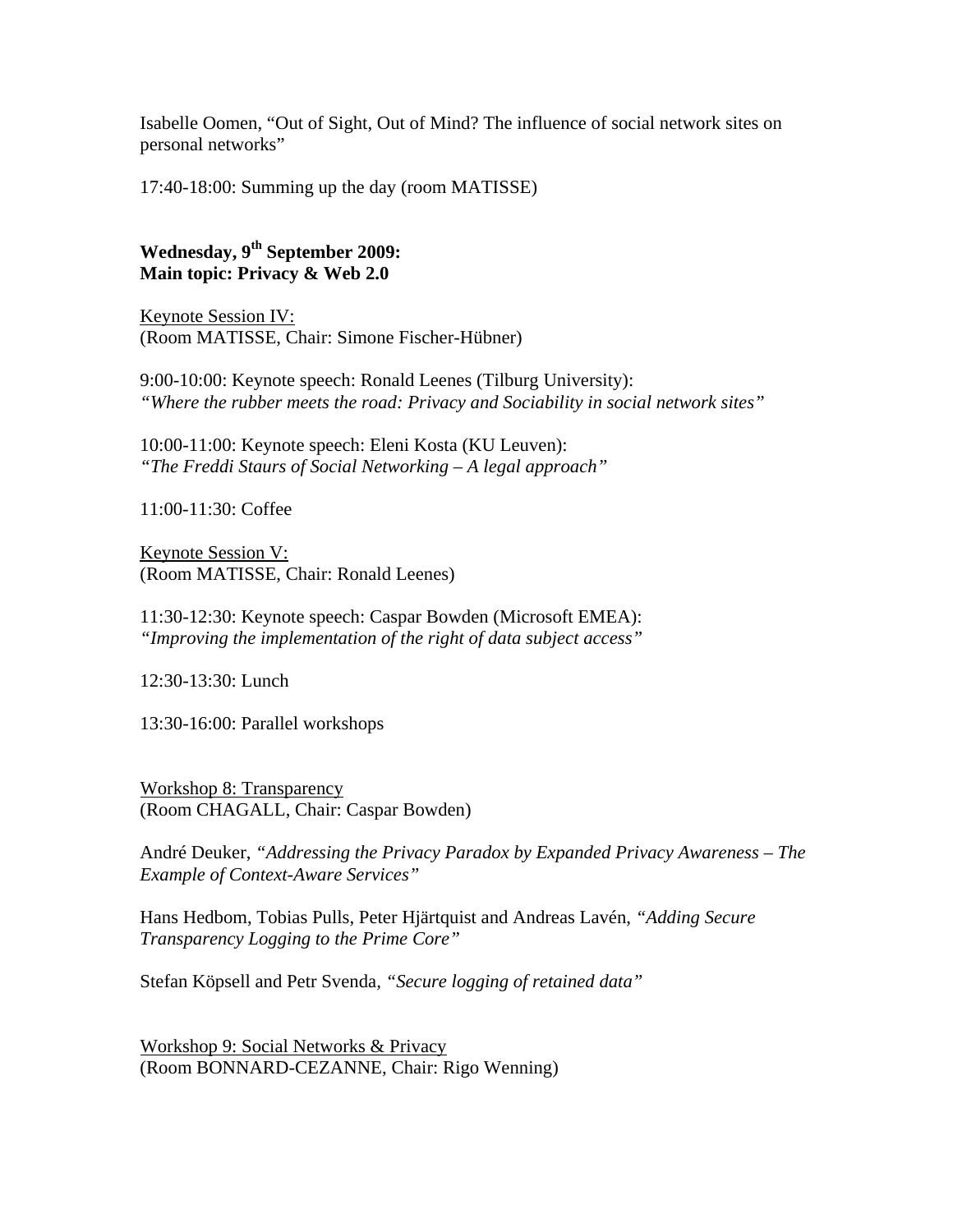Aleksandra Kuczerawy, *"Facebook and its EU users - applicability of the EU data protection law to US based SNS"*

Penny Duquenoy and Patrick Watson, *"Treading a fine line: protecting children in online social networks"* 

Dominik Birk, Felix Gröbert and Christoph Wegener, *"Social Network Analysis: Modeling Attacks and Visualizing Privacy"* 

16:00-16:20: Coffee

16:20-18:00: Parallel workshops

Workshop 10: HCI for PETs (Room CHAGALL; Chair: Simone Fischer-Hübner)

Erik Wästlund, Peter Wolkerstorfer *"PET-USES"*

Marit Hansen, Harald Zwingeberg, Erik Wästlund, Simone Fischer-Hübner, *"HCI for Privacy Policy Management and Displaying"* 

Workshop 11: Privacy Violation Detection & Prediction (Room BONNARD-CEZANNE, Chair: Hans Hedbom)

Maike Gilliot and Rafael Accorsi, *"Runtime Prediction of Policy Violations in Automated Business Processes"* 

Nils Ulltveit-Moe and Vladimir Oleshchuk*, "Study of Snort Rule-set Privacy Impact"* 

18:00-18:15: Summing up the day (Room MATISSE)

19:30: Nissart Dinner in the Nice area

#### Thursday,  $10^{th}$  September 2009: **Main topic: Legal, Socio-Economic and Technical Aspects of Identity Management**

Keynote session VI: (Room MATISSE, Chair: Penny Duquenoy)

9:00-10:00: Keynote speech: Wainer Lusoli (JRC Seville): *"Write privacy read identity: legal, technical and economic aspects of a new regulatory framework"*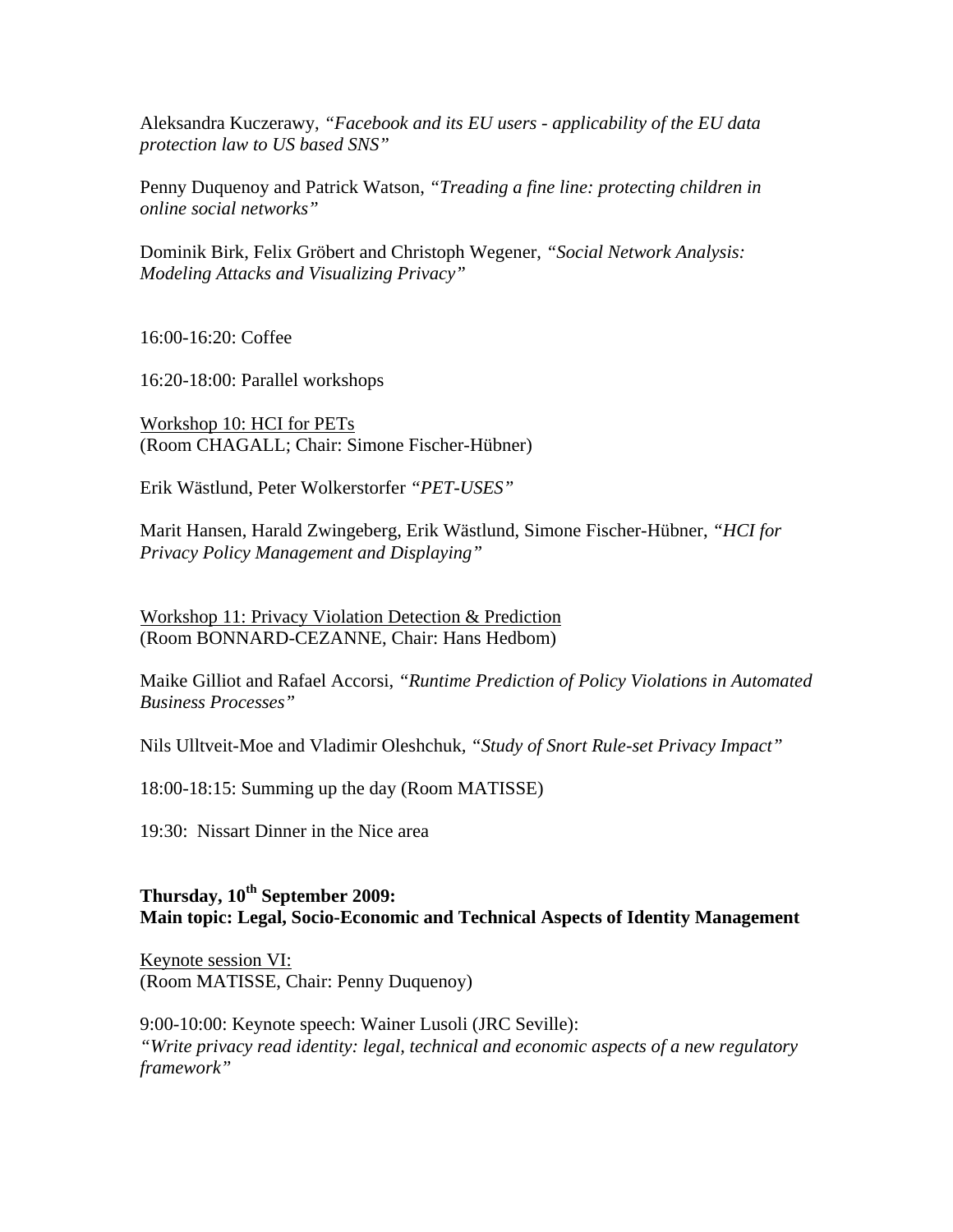10:00-11:00: Keynote speech: Charles Raab (Edinburgh University): *"Privacy Principles for Identity Management"* 

11:00-11:30: Coffee

Keynote Session VII: (Room MATISSE, Chair: Michele Bezzi)

11:30-12:30: Marc-Michael Bergfeld (Giesecke&Devrient): *"Privacy on Mobile Devices: Present and future technologies"* 

12:30-13:30: Lunch

13:30-16:00: Parallel workshops

Workshop 12: Business and Privacy (room CHAGALL) Michael Bergfeld (Giesecke&Devrient): *"Can privacy be a business? How would a venture financier reflect on the topic?"* 

Workshop 13: Anonymity (Room BONNARD CEZANNE, Chair: Jean-Christophe Pazzaglia)

Ge Zhang, "*An analysis for anonymity and linkability of SIP VoIP identity"*

Marián Novotný and Peter Kempec, *"An anonymous balloting system for evaluation of students' comprehension of lecture"* 

Marián Novotný and Rastislav Krivoš-Belluš, *"Design and analysis of a protocol for anonymous sociometric questionnaires"* 

Workshop 14: Identity Management (Room MATISSE, Chair: Erik Wästlund)

Arnold Roosendaal, "*Digital Personae and Profiles as Representations of Individuals"*

Benjamin Kellermann and Immanuel Scholz, *"Anonymous Credentials in Web Applications – A Child's Play with the PRIME Core"*

Markus Hansen and Ina Schiering, *"Multilateral Privacy in Clouds: Requirements for Use in Industry"* 

16:00-16:15: Summing up the day (room MATISSE)

17:00: Visit of the city Nice